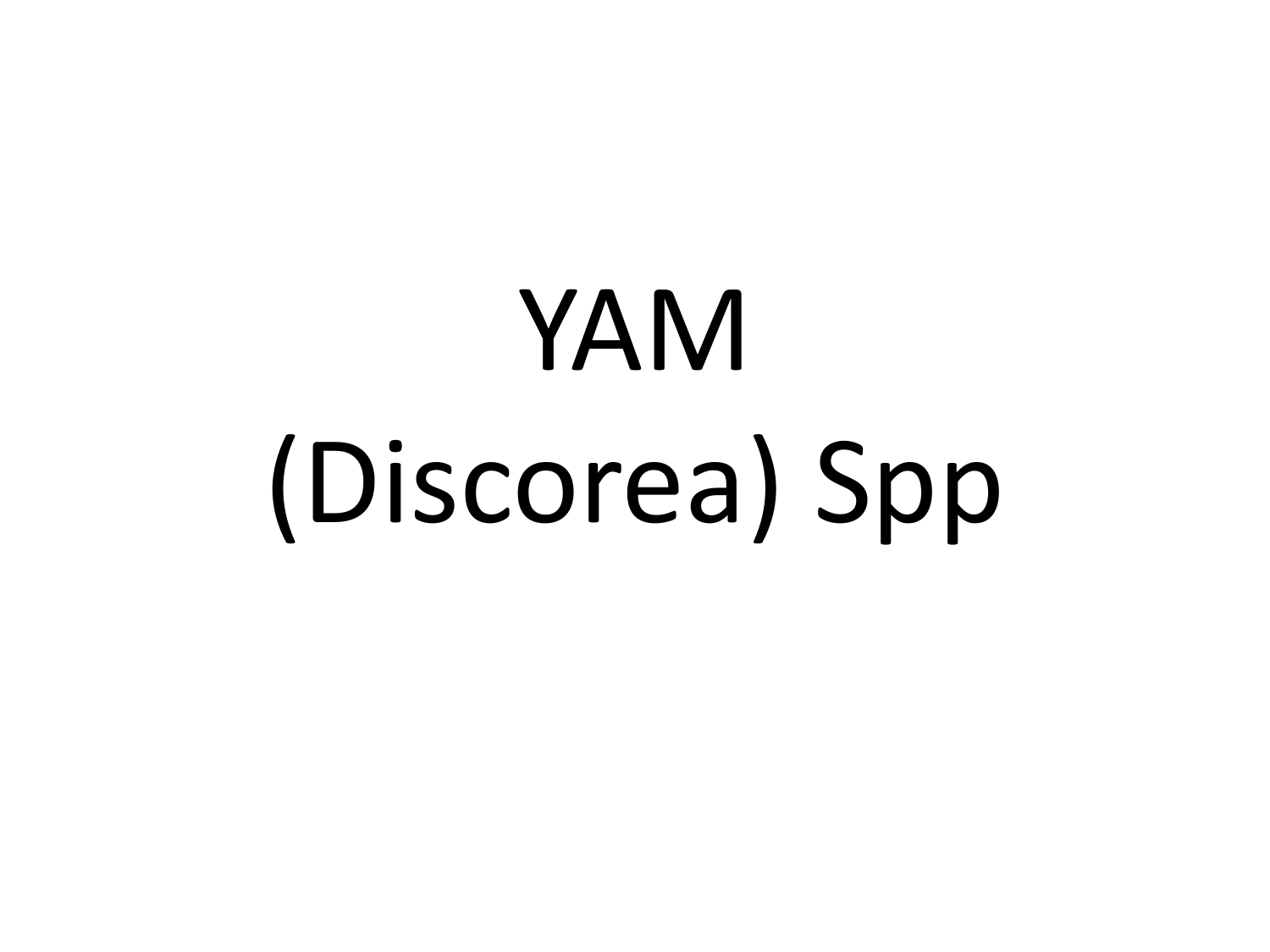- It is the most valuable crop in the tropics.
- West Africa is one of the largest yam producing region in the world.
- Nigeria is the largest producer of yam in the world.
- Most o the yam produced in Nigeria is from the small holder farmland.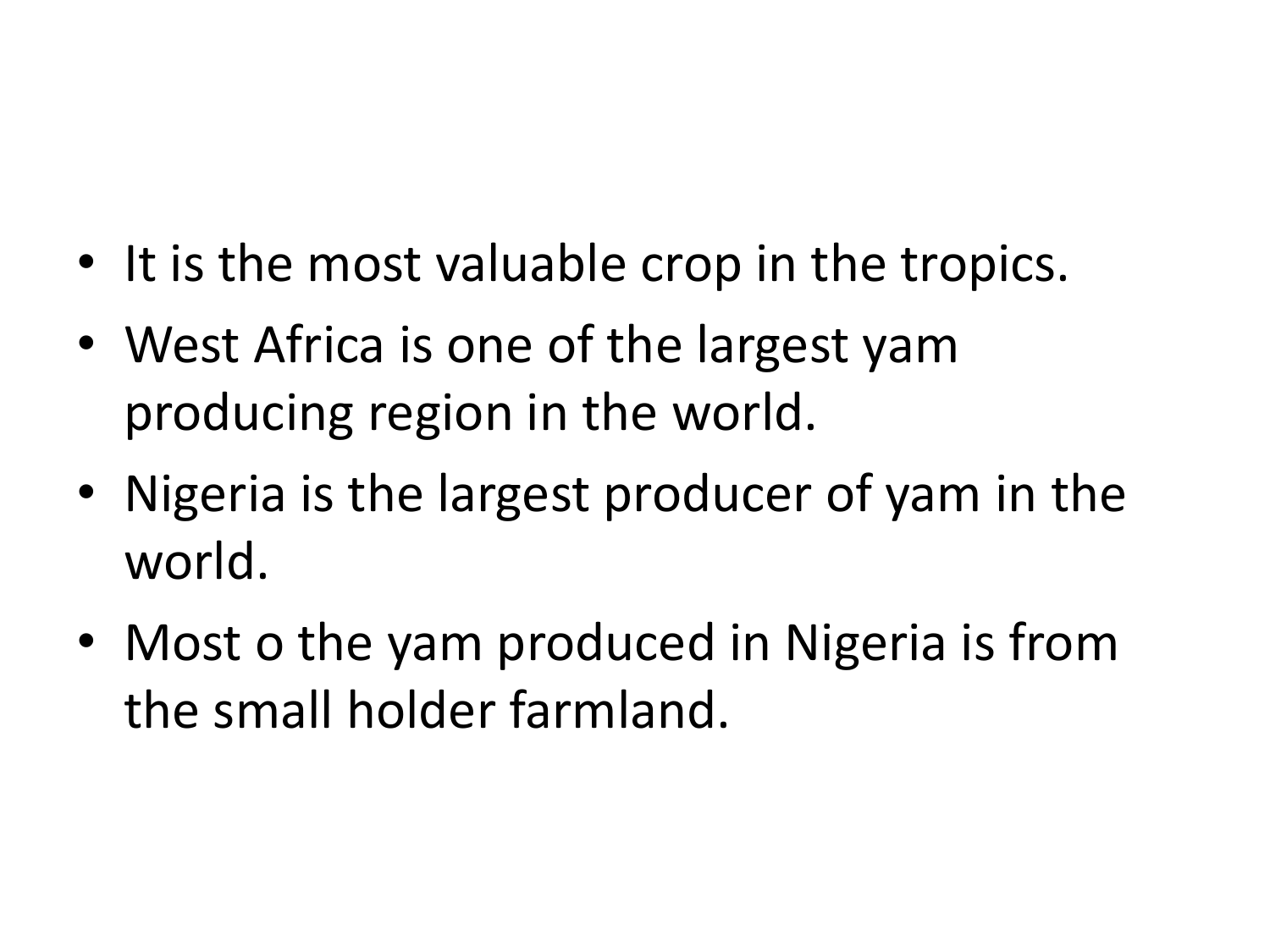## **Cultivars**

- The cultivated varieties of yam in Nigeria are:
- Discorea cayensis (Yellow yam)
- Discorea esculenta (Chineese yam)
- Discorea bubilfera (bubil or potato yam)
- Discorea rotundata (White yam)
- Discorea alata (water yam)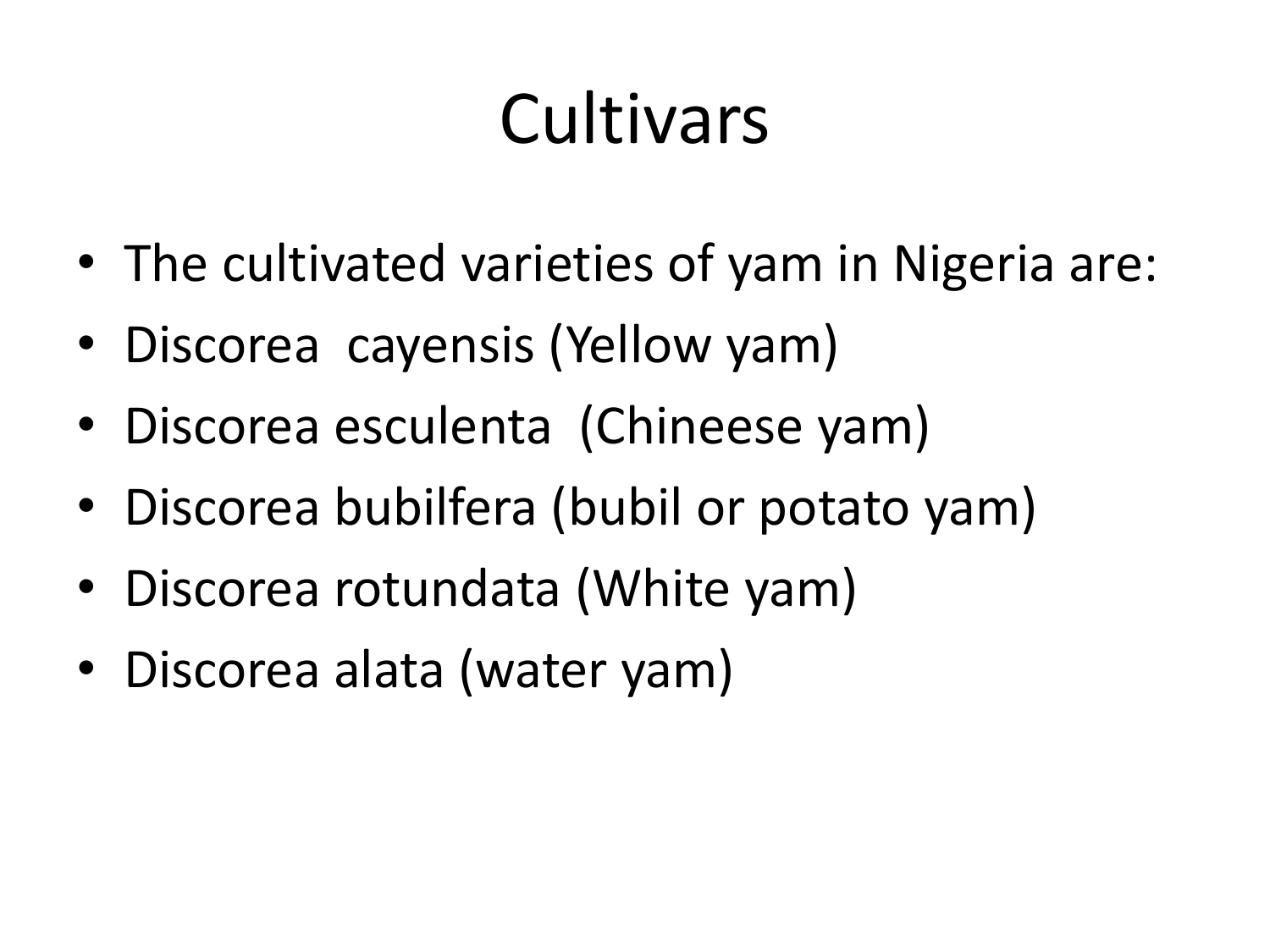## Areas of yam production

- The major yam producing areas are in Nigeria include:
- Middle belt- Benue, kabba, Ilorin,eastern part of Nigeria, Owerri, Onitsha, Port harcourt,Umuahia and delta area of south western part of ondo, benin,oyo,ibadan.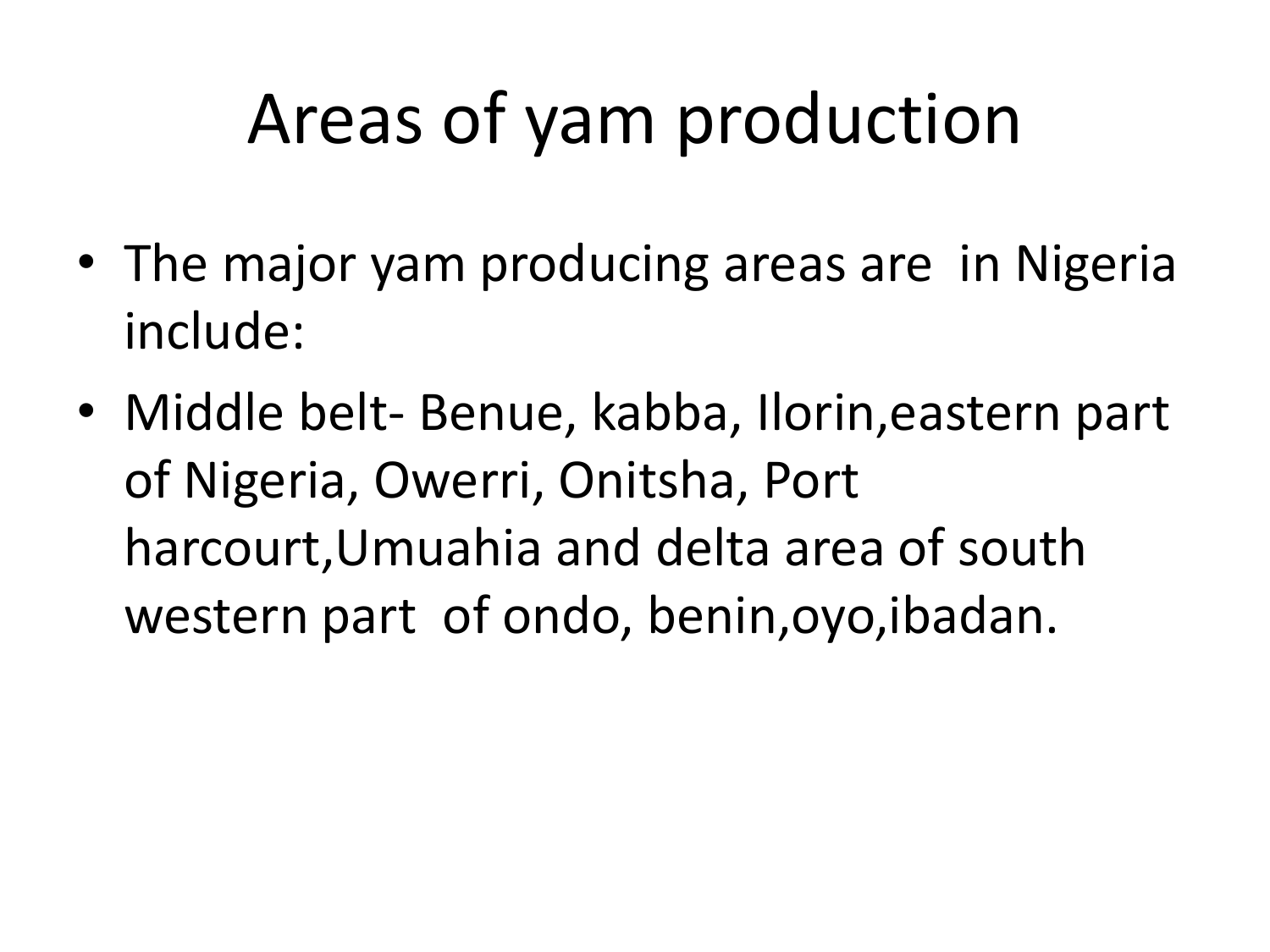# Ecology

- Discorea spp are essential tropical plants.
- Growth is restricted to areas with temprature of about 20 degree centigrade and they generally require temperature of 25-30° c for normal growth and optimum yield.
- Yam thrives best when supply with moisture throughout the growth cycle(7-9 months) from planting to harvest.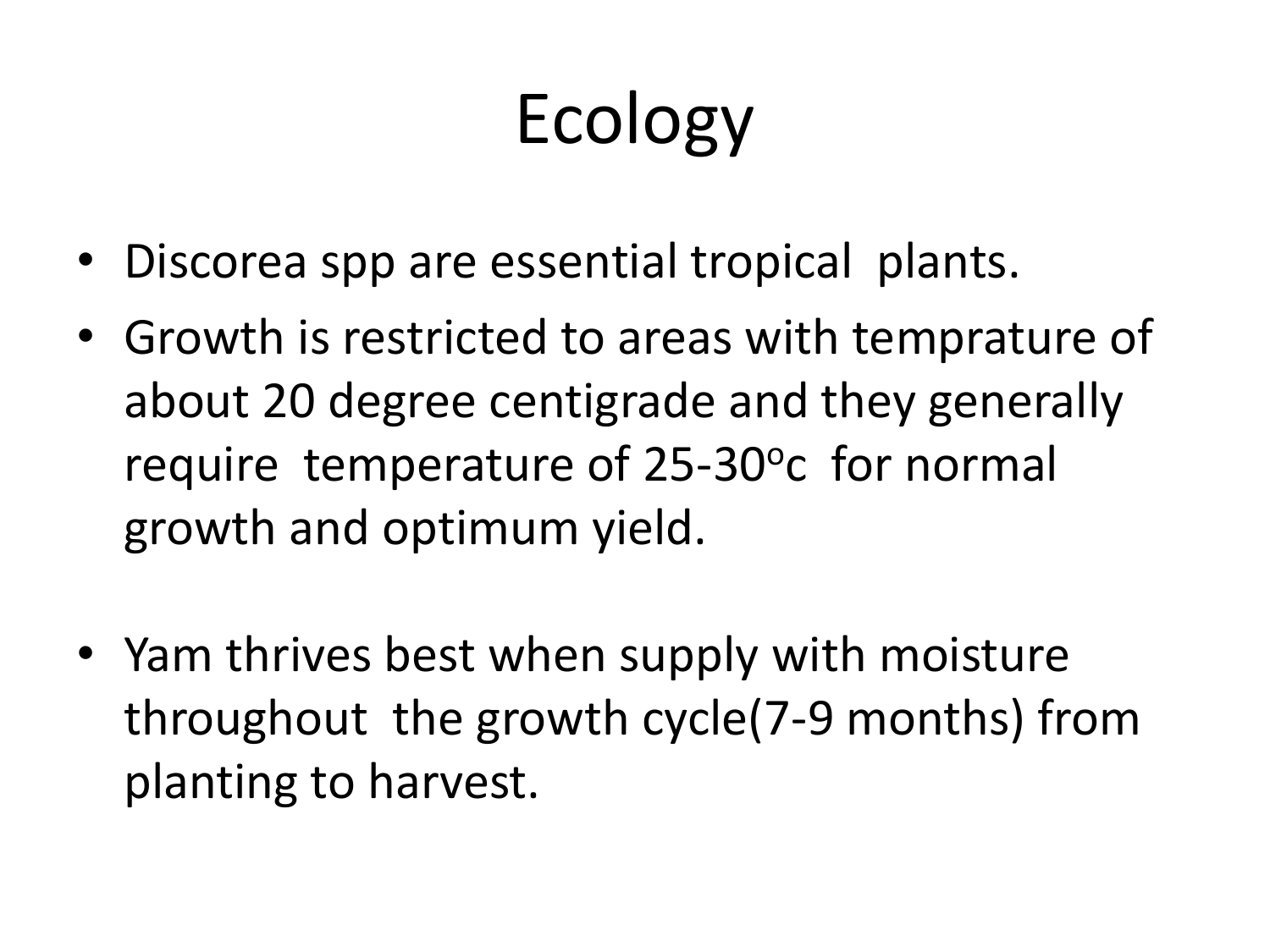## Ecology contd

- If yam is to be grown where the dry season is more than 3-4 months , supplementary irrigation must be provided.
- Well distributed annual rainfall of over 150cm is required.
- High soil fertility is required for good growth and yield of yam.
- Virgin soils rich in organic matter are good for yam production.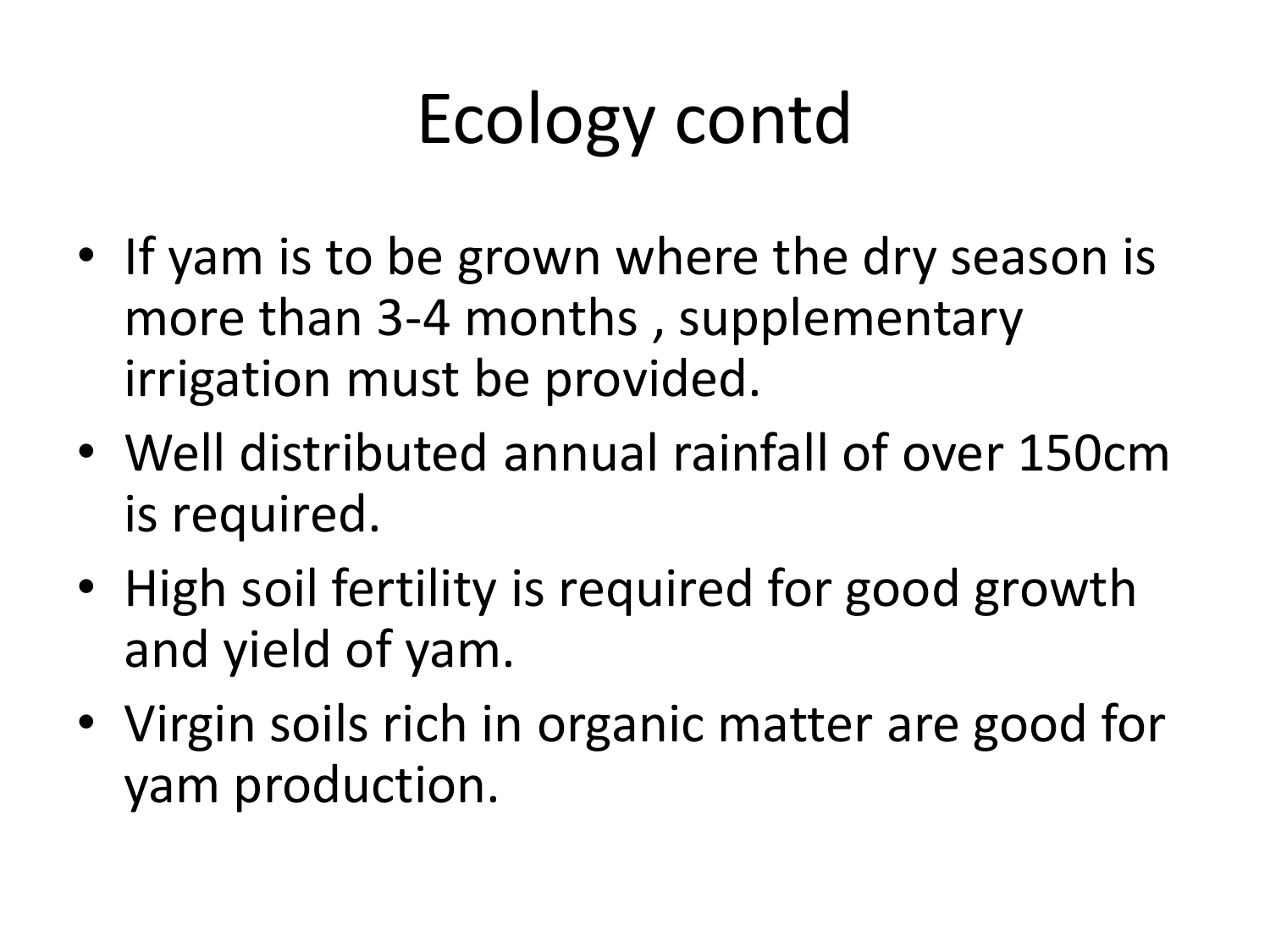## Ecology contd

- Loamy soil with low cation exchange capacity and clay soils which tends to become water logged are not suitable for yam production. They also make harvesting difficult.
- Stony or gravelly soil should be avoided in yam production since tuber development in such soil is hindered.
- Soil for yam production must be well drained to prevent yam rot.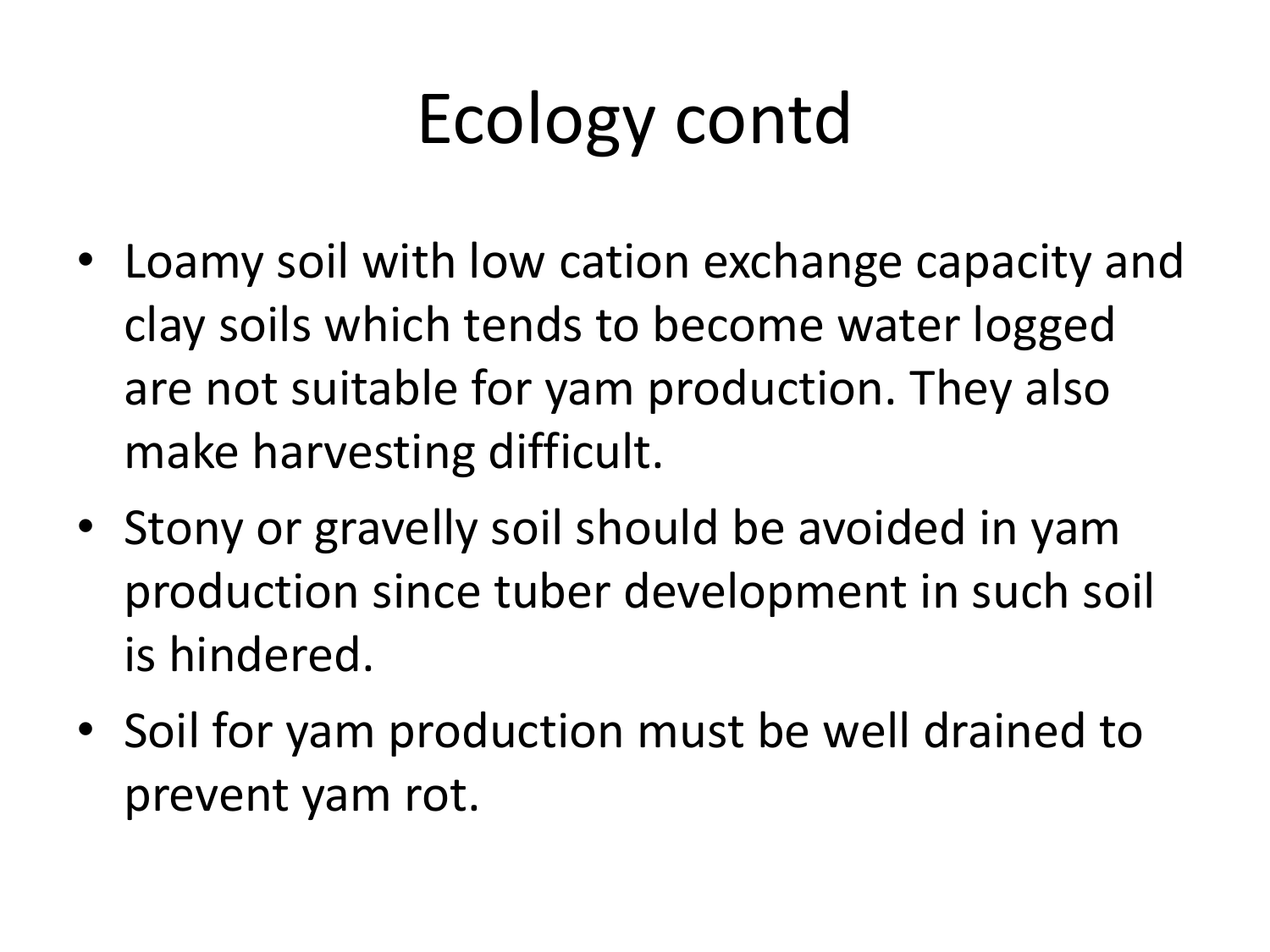# Light

- Light plays an important role in yam production.
- Day length plays an important role in tuber formation and tuber growth.
- High light intensity is required during active growth stage.
- It is not a shade loving plant so plant produces extremely small tuber due to poor exposure of foliage to light reception.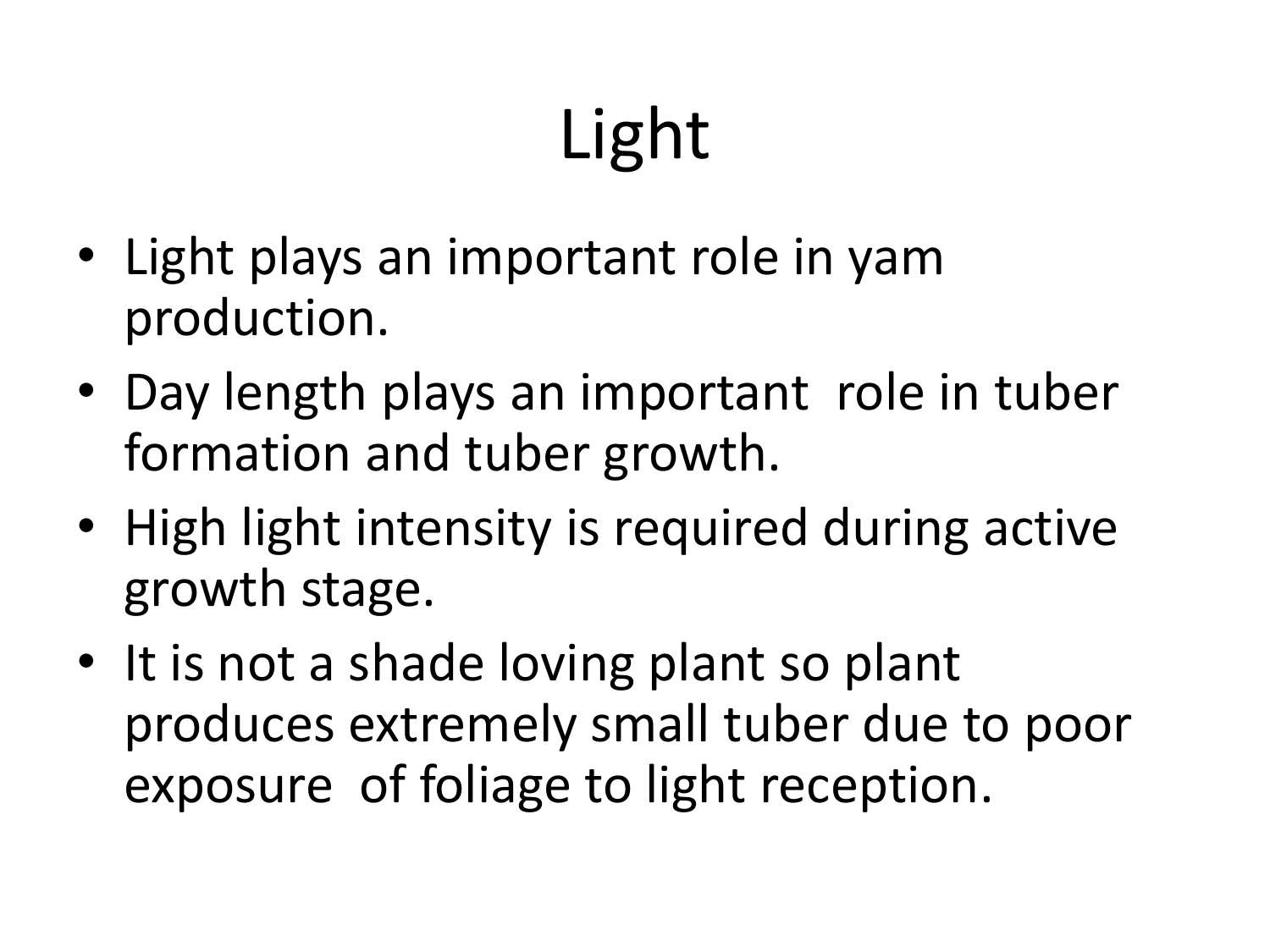## Planting date

- Early planting is done in November while the soil is still moist.
- Late planting is done in February to April'
- For good yam production planting at high stand density can be carried out in May.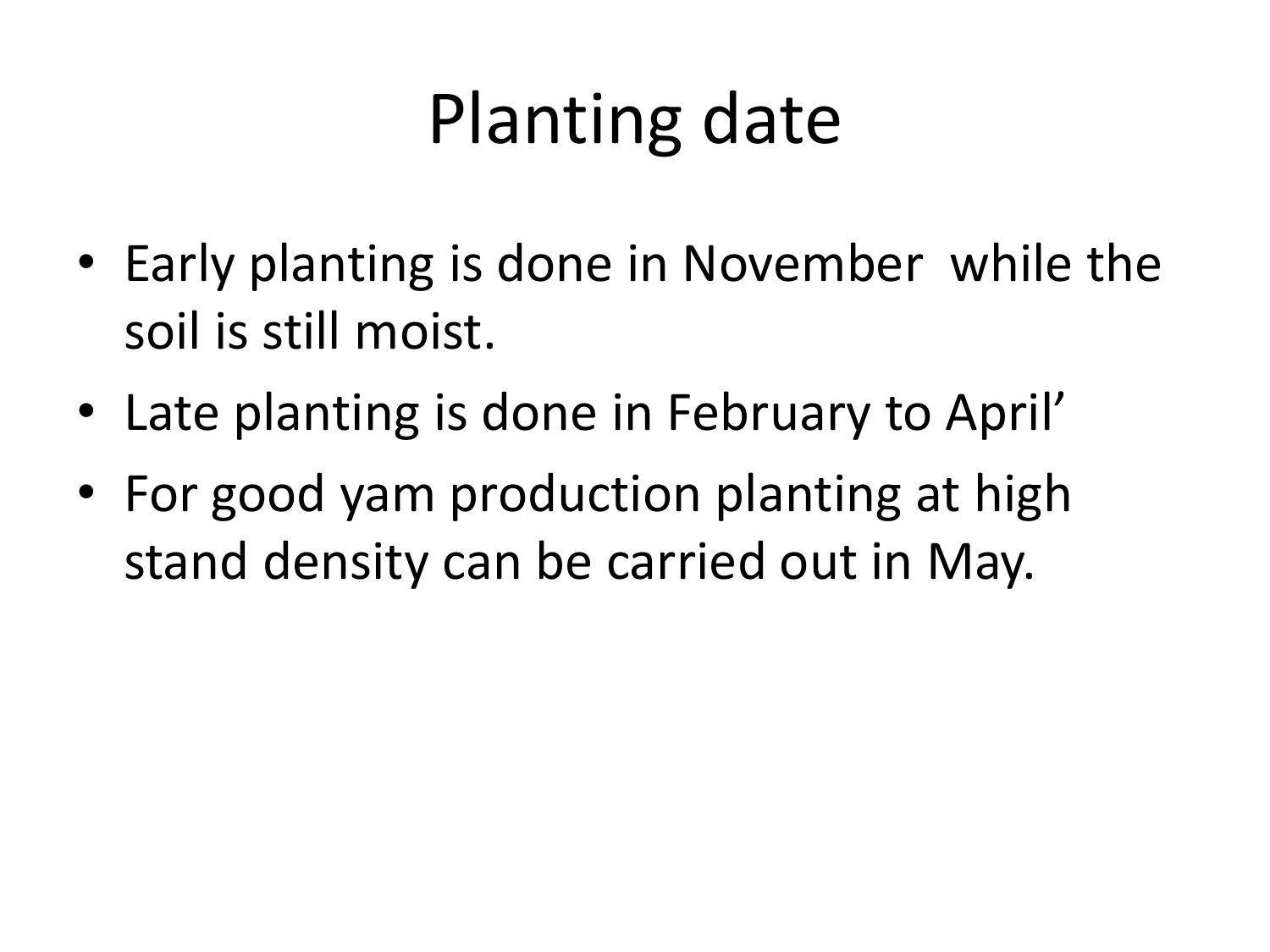#### Land preparation

• Land clearing for yam cultivation in traditional agriculture is done essentially with hand tools.

• In such instances, clearing is selectively done and several uprights slender trees are deliberately left standing to serve as stake.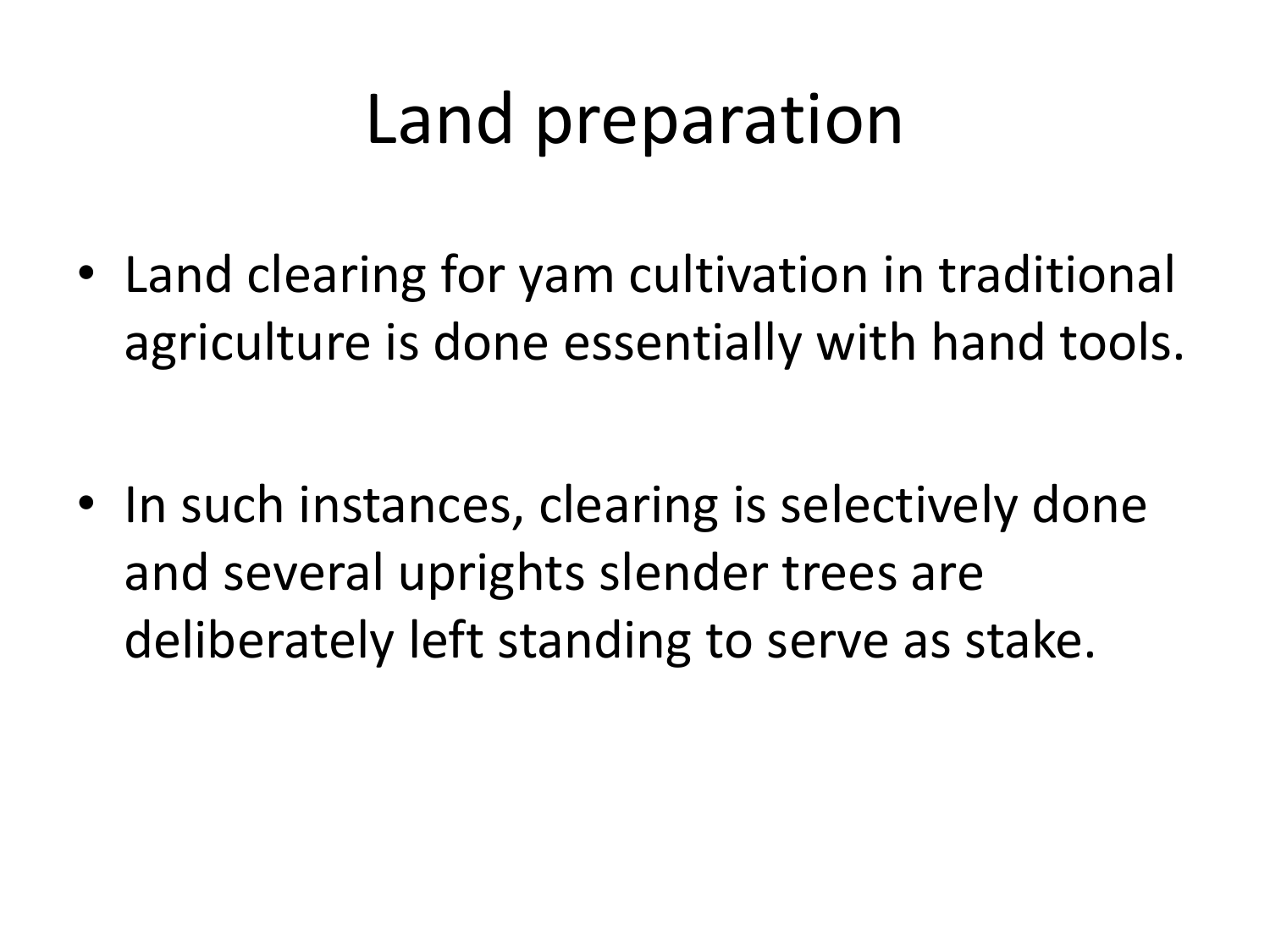#### Seedbed preparation and planting materials.

- Tuber requires a friable soil for good growth without hindrance
- On the basis of tillage, four general methods of planting exist:
- Planting on moulds
- Ridges
- Holes
- Flats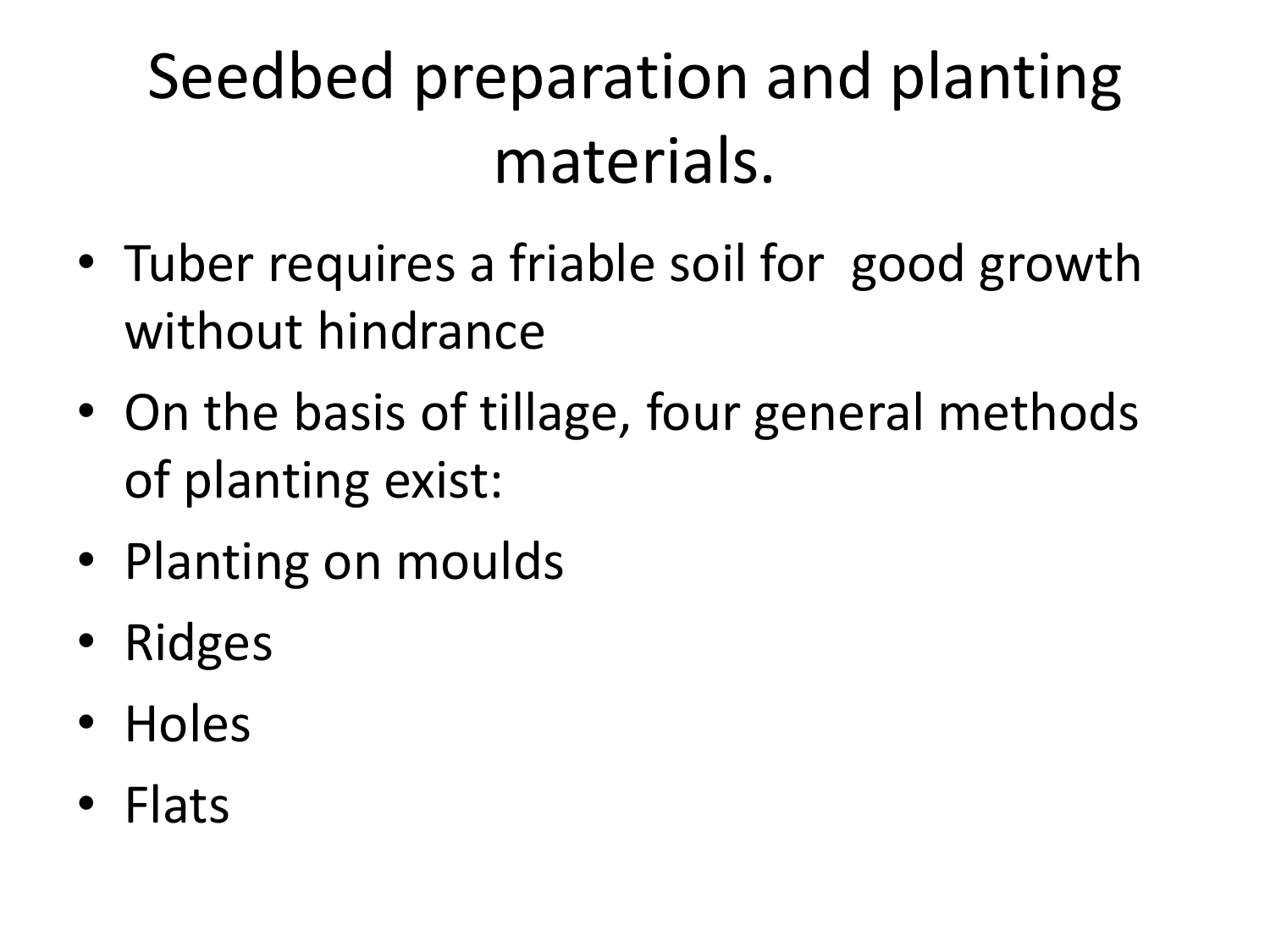#### Contd

- Yam is propagated by means of the tuber which may be planted whole or divided into small pieces called setts weighing between 150-300g.
- Tops with buds are better than bottoms
- It is better to plant whole tubers and early maturing tops separated from bottoms and middle which sprouts late.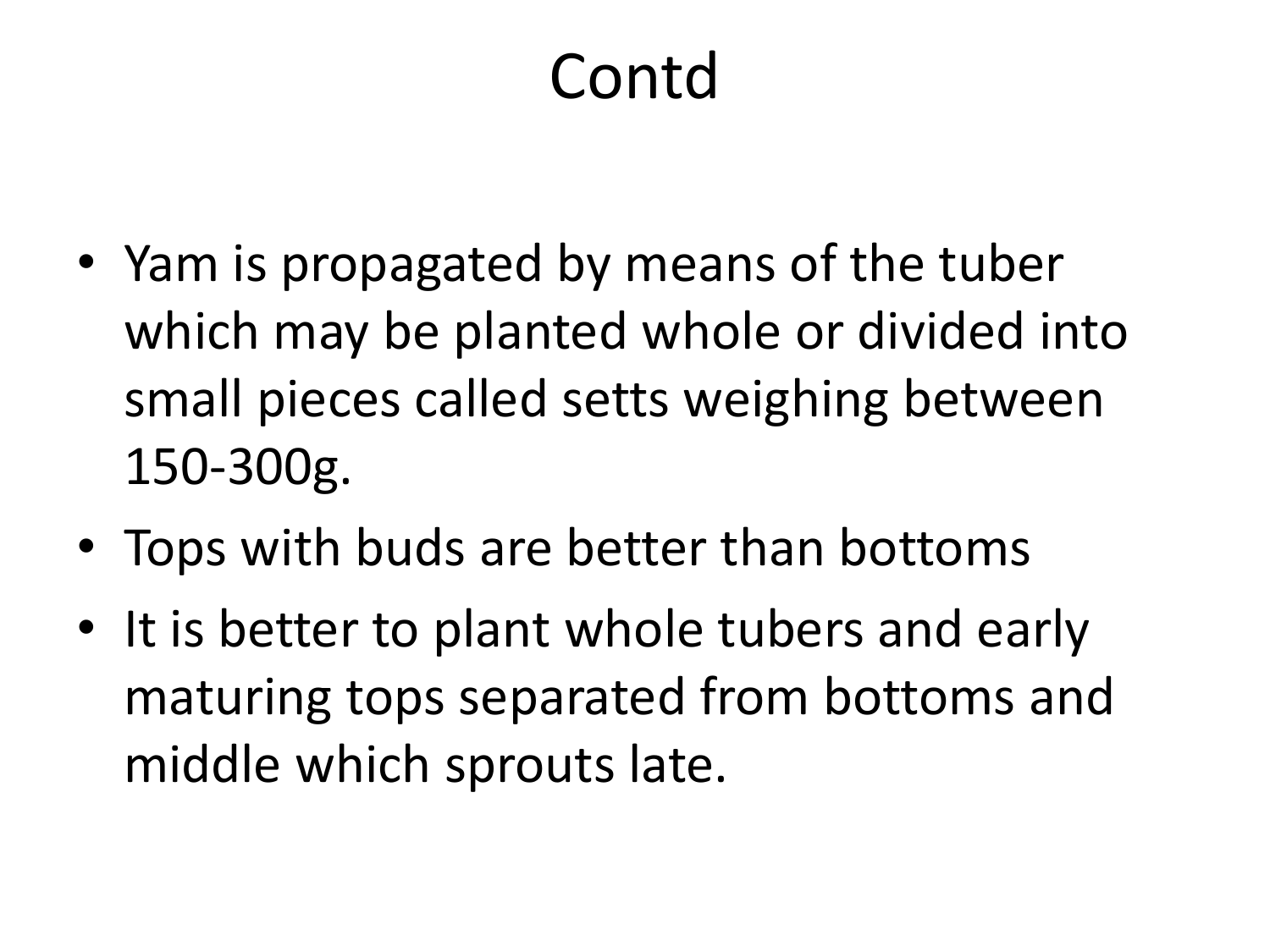## Contd

- Germination starts 30-60 days after planting depending on the rainfall regime.
- Germination takes a longer period when bottoms or middle are planted.
- 1. CROP MANAGEMENT
- Mulching covering yam setts on mould or ridges with grass or leaves is essential in the dry months.
- Mulching reduces soil temperature and conserves soil moisture hence providing optimum condition for growth.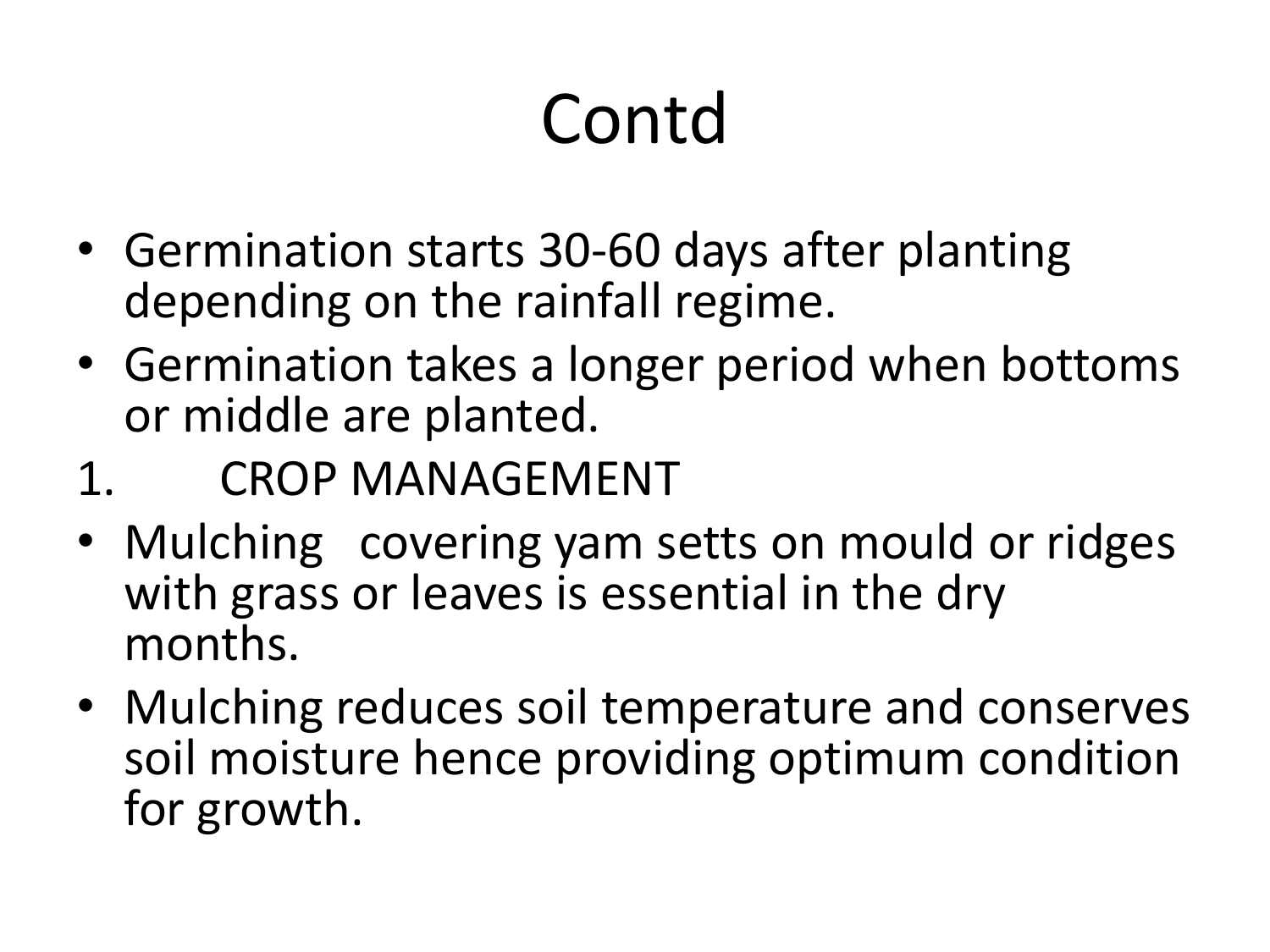## Staking

- When the yam vines are about 1m tall, they should be provided with stakes which prevent contact of the growing region with soil to prevent damage to the growing point.
- Damage to the growing point brings about reduction on the growth of yam.
- It should be done a month after emergence.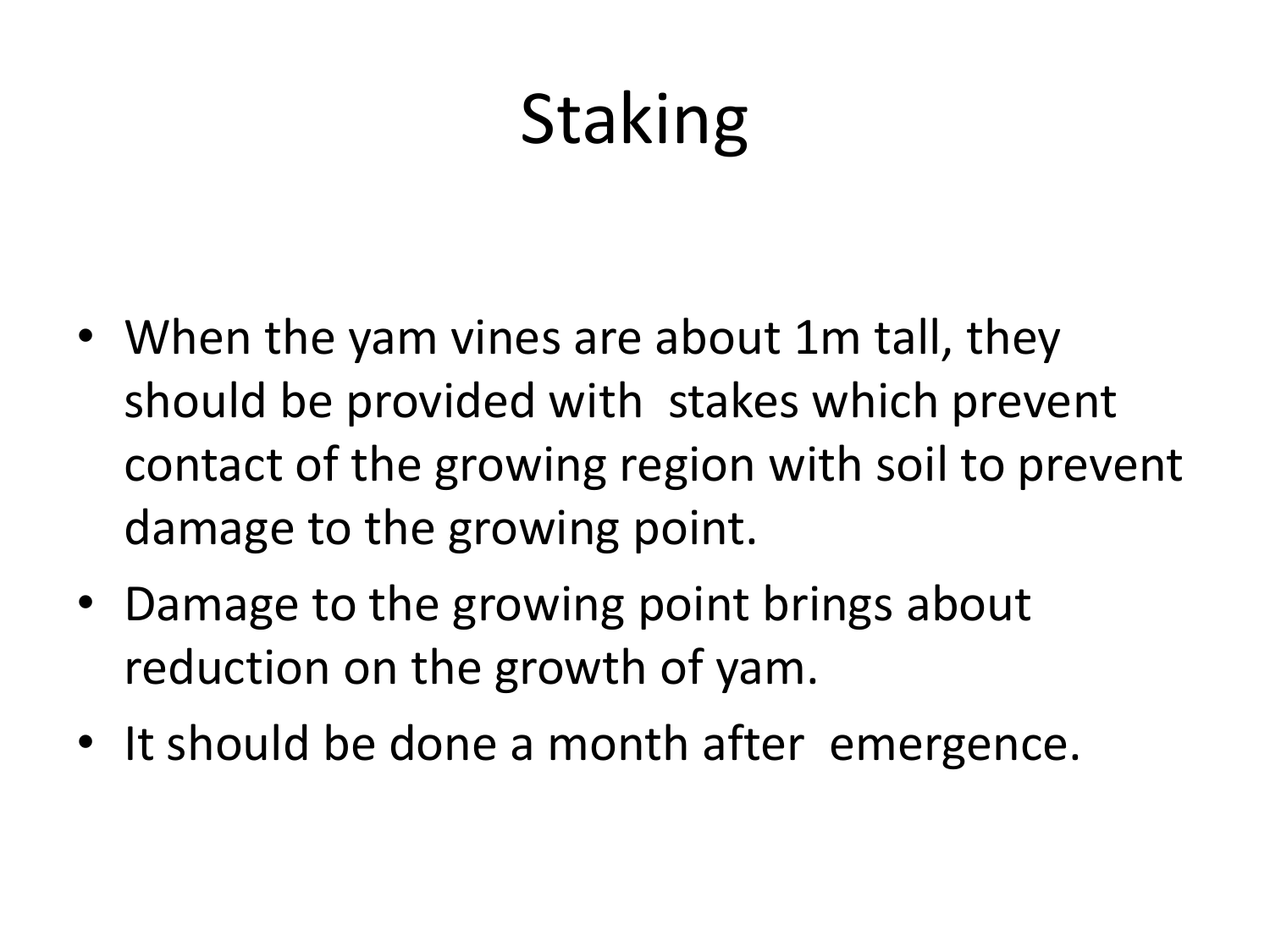#### Weed control

- Weeding is the major operation after staking
- Weeding should be carefully done to prevent damage to yam root.
- Chemical weed control can also be done using pre emergence herbicide followed by supplementary weeding eight week after emergence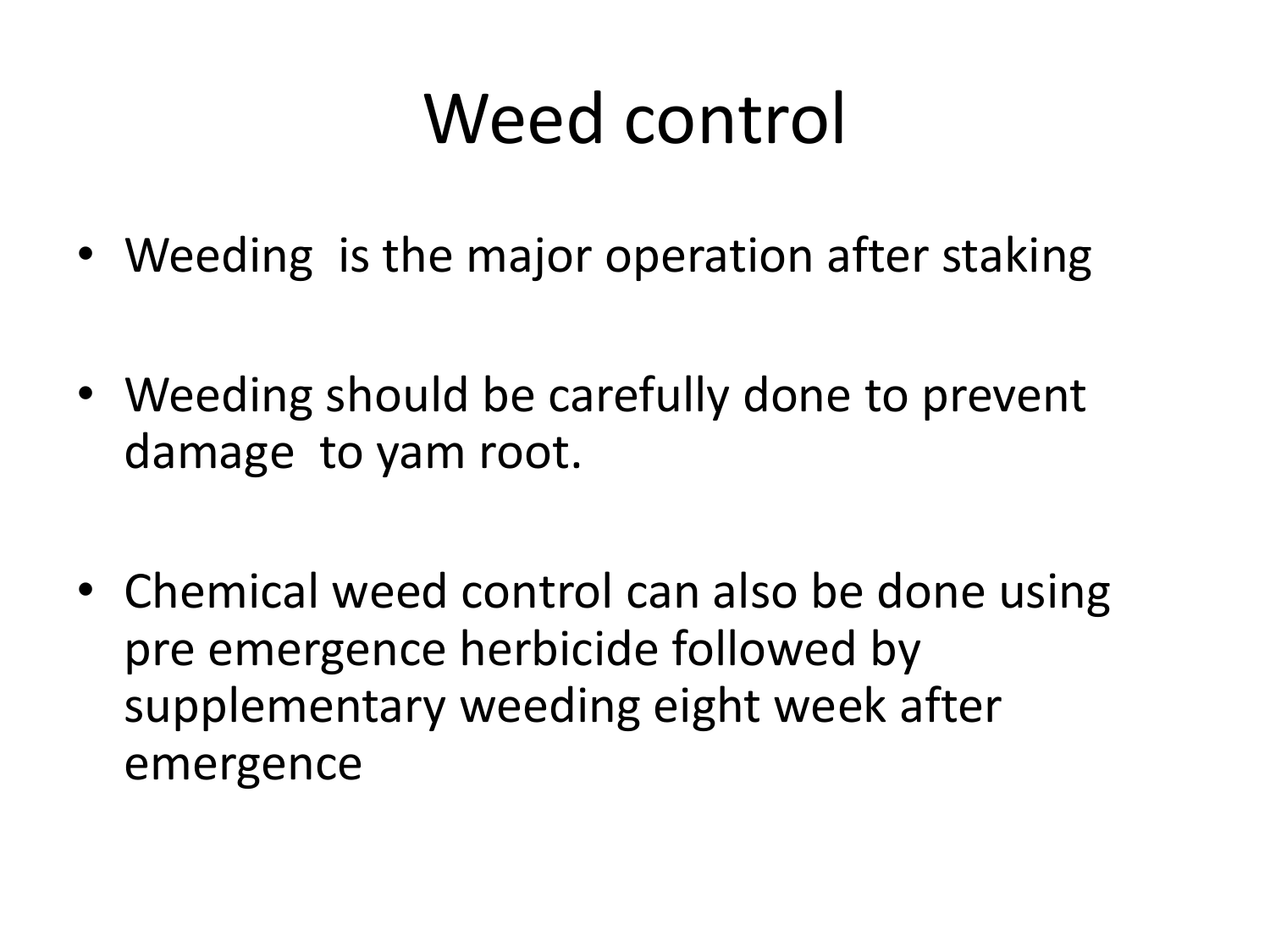#### Fertilizer

- Compound fertilizer should be applied at the rate of 125-250kg/ha
- Organic manures is also beneficial.
- It is advisable to apply fertilizer one month after emergence.
- Harvesting
- Early crop matures at the end July and main crop from month of October to January.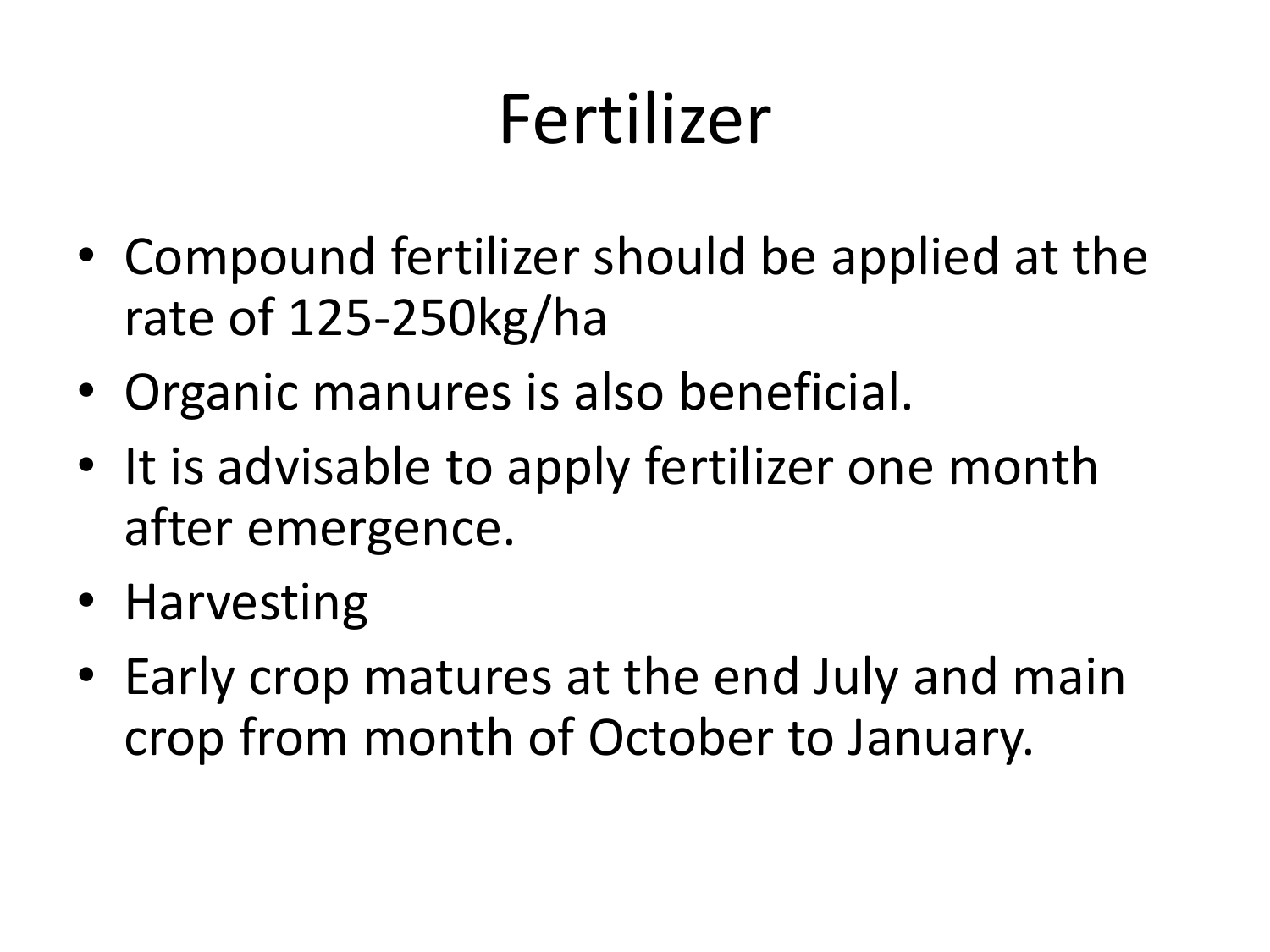#### Harvesting

- There are two types of harvesting;
- In the first type of harvesting, each crop is harvested twice.
- Single harvesting.-harvesting is done once on each crop.
- STORAGE
- Barn storage
- Platform storage
- Underfront storage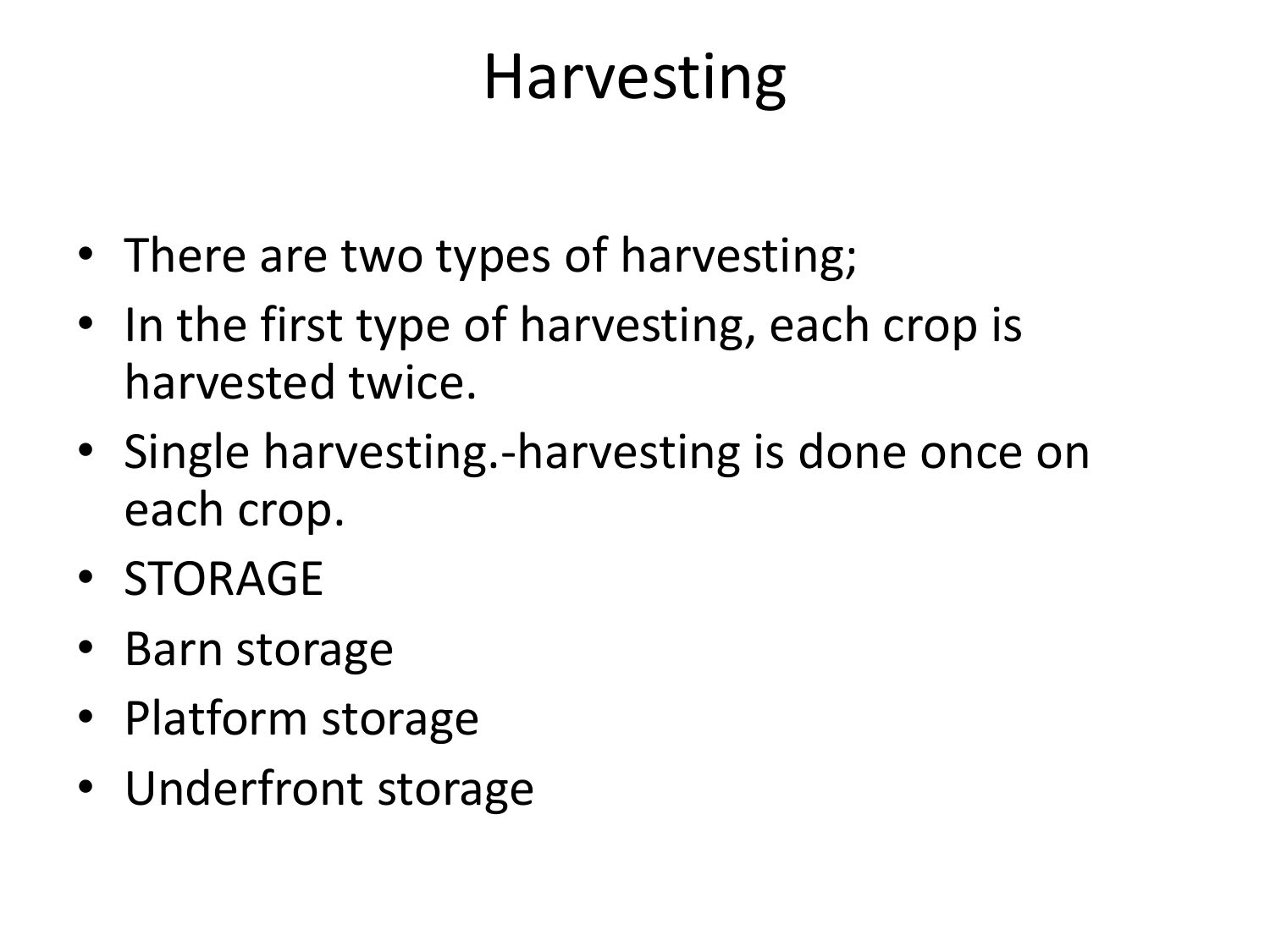## Problems of yam production

- Planting materials are bulky
- Production operations are labour intensive
- In-storage shelf life is short.
- Pests
- The following pests are associated with yam
- Yam bettles, nematodes, cricket, partridge rodents etc